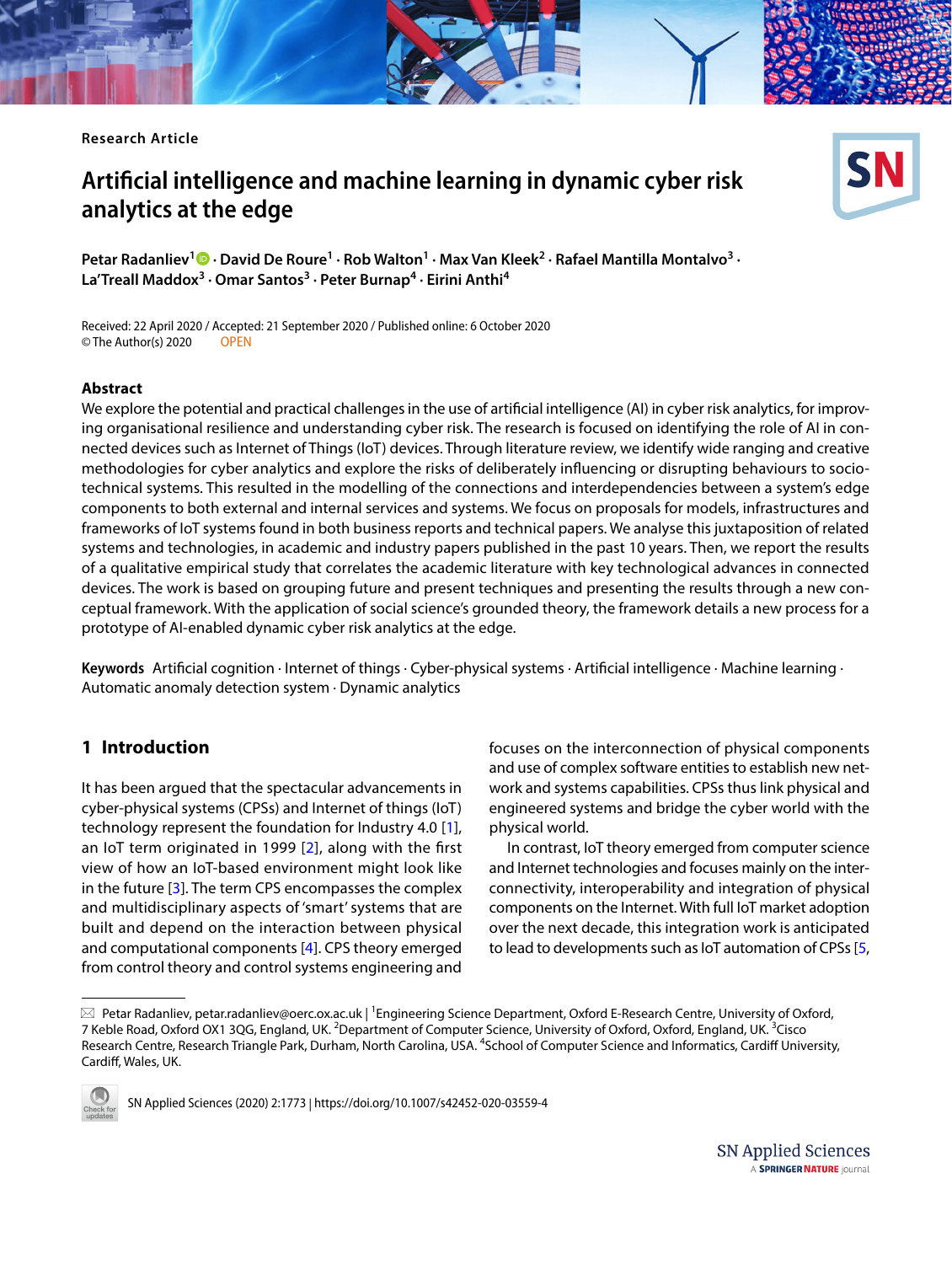[6](#page-6-5)], real-time enabled CPS platforms and automated CPSs that guide skilled workers in production environments [\[7](#page-6-6)].

In this context, we investigate how such systems enable artifcial intelligence (AI) advances in real-time processing, sensing and actuation between these new systems and provide capabilities for system analysis of the cyber structures involved [[8\]](#page-6-7). We therefore focus here on artificial intelligence, representing a concept that consolidates the cyber-physical and social aspects of the risks in which new technology is deployed [\[9](#page-6-8)].

The objective of this study was to build upon existing work on cyber risk standardisation [\[10](#page-6-9)], and AI in CPS [[11](#page-6-10)], but with a greater focus on exploring the potential and practical challenges in the use of AI, in the service of improving personal and organisational resilience. The methodology applied in the study follows recommendations in existing studies on adaptive risk models [[12\]](#page-6-11); feedback in IoT systems [[13](#page-6-12)]; in layered IoT architecture [[14](#page-6-13)]; and for optimising decision-making [\[15\]](#page-6-14). We identifed approaches to model the risk within complex interconnected and coupled systems in cyber-physical environments. This involved modelling the connections and interdependencies between components to both external and internal services and systems. In modelling the connections and interdependencies, we studied CPSs that demonstrate the use and application of IoT technology.

The research reported here has two research objectives. Firstly, we present an up to date overview of existing and emerging advancements in the feld of cyber risk analytics. This combines the existing literature to derive common basic terminology and approaches and to incorporate existing standards into a new feedback mechanism for risk analytics. Secondly, we capture the best practices and provoke a debate among practitioners and academics by ofering a new understanding of network cyber risk and the role of AI in future CPS. This architecture is developed throughout the paper and can serve as a best practice and inform initial steps taken for design and prototype of AIenabled dynamic cyber risk analytics.

## **2 Literature review on artifcial intelligence, CPS and predictive cyber risk analytics**

CPSs and IoT produce a vast amount of data, and the analysis of such big data requires advanced analytical tools. For clearing up the noise and inconsistency of the data, we almost certainly require AI-enhanced analytical tools [[16](#page-6-15)]. In terms of data streams, the IoT has been described as a revolutionary technology enhancement that changes traditional life into a high tech lifestyle [[17](#page-6-16)]. CPS architectures on the other hand represent a very broad concept [[18\]](#page-6-17). A system must integrate these diverse concepts

**SN Applied Sciences** A SPRINGER NATURE journal into a cognitive state for big data analytics and statistical machine learning to predict cyber risks [\[19\]](#page-6-18). But the design of big data systems for edge computing environments is challenging [[20](#page-6-19)].

One of the most pressing points for CPS is perhaps security [[21\]](#page-6-20), both electronic and physical, that relates physical and cyber systems [[22\]](#page-6-21). Such security requires information assurance and protection for data in transit from physical and electronic domains and storage facilities [[23\]](#page-6-22). In addition, asset management and access control are required for granting or denying requests to information and processing services [[24](#page-6-23)], especially because CPS will interface with nontechnical users and because influence across administrative boundaries is possible [\[25](#page-6-24)]. Techniques are needed to address novel vulnerabilities caused by life cycle issues including diminishing manufacturing sources and the update of assets [\[26\]](#page-6-25). These include approaches for engineering system dynamics across multiple timescales [[27](#page-6-26)], like loosely time-triggered architectures [[28](#page-6-27)] and structure dynamics control [[29\]](#page-6-28).

Furthermore, CPS requires anti-counterfeit and supply chain risk management to counteract malicious supply chain components that have been modifed from their original design to cause disruption or unauthorised function [\[30](#page-6-29)]. Along with standardisation of design and process [[31\]](#page-6-30), hyper-connectivity in the digital supply chain [[32](#page-7-0)] also needs to be supported. It is suggested that limiting source code access to crucial and skilled personnel can provide software assurance and application security and may be necessary for eliminating the introduction of deliberate faws and vulnerabilities in CPSs [[33](#page-7-1)].

Security measures should include forensics, prognostics and recovery plans, for the analysis of cyber-attacks and for co-ordination with other CPSs and entities that identify external cyber-attack vectors. To address this, an internal track and trace network process can assist in detecting or preventing the existence of weaknesses in the logistics security controls  $[34]$  $[34]$  $[34]$ . To support this, a process for antimalicious and anti-tamper system engineering is needed to prevent the exploitation of CPS vulnerabilities identifed through reverse engineering attacks [[35](#page-7-3)].

#### **2.1 Taxonomy of focus areas for artifcial intelligence for CPS risk analytics**

The Smart literature review framework based on latent Dirichlet allocation [[36](#page-7-4)] was used to perform a taxonomic analysis. The resulting areas of focus are presented in a taxonomy with abbreviations (Table [1](#page-2-0)) that support the robust integration of artifcial intelligence with existing CPS architecture systems [\[37](#page-7-5)]. The taxonomy presents the areas of focus identifed in the literature on cyber risk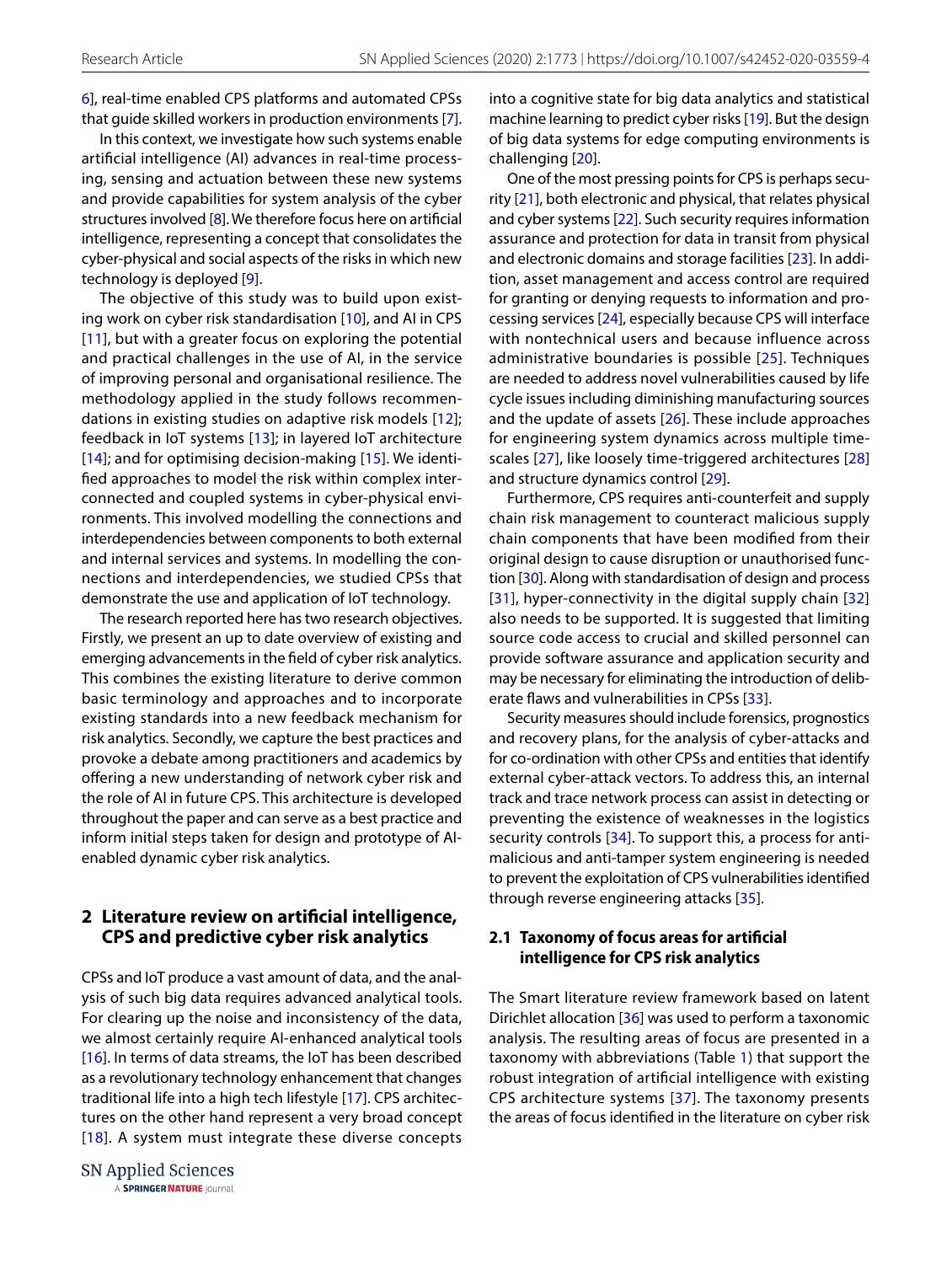<span id="page-2-0"></span>**Table 1** Taxonomy of areas of focus (AoF) for cognitive feedback mechanism in predictive cyber risk analytics

| Taxonomy of focus areas for artificial intelligence for CPS risk<br>analytics—Glossary of acronyms 2 |              |
|------------------------------------------------------------------------------------------------------|--------------|
| <b>CPS</b> security                                                                                  | CPSS         |
| Areas of focus                                                                                       | AoF          |
| 5C architecture                                                                                      | 50           |
| Electronic and physical security                                                                     | EaPS         |
| Information assurance and data security                                                              | <b>ISaDS</b> |
| Asset management and access control                                                                  | AMaAC        |
| Life cycle and anti-counterfeit                                                                      | <b>ICM</b>   |
| Diminishing manufacturing sources, material shortages<br>and supply chain risk management            | <b>SCRM</b>  |
| Software assurance and application security                                                          | <b>SAAS</b>  |
| Forensics, prognostics and recovery plans                                                            | <b>FRP</b>   |
| Track and trace                                                                                      | TaT          |
| Anti-malicious and anti-tamper                                                                       | AMAT         |

analytics [[38\]](#page-7-6), where cyber and physical components and connectors constitute the entire system at runtime [[39\]](#page-7-7).

The areas of focus (AoF) in Table [1](#page-2-0) emphasise the need for privacy in the feedback mechanism for cyber-attack reporting and shared databases in CPS risk analytics. In the following section, systematic analysis is applied to each focal area to determine its overlap with the literature on artifcial intelligence in CPS predictive cyber risk analytics.

# **3 Artifcial intelligence for manufacturing and 'servitization'**

'Servitization' is a move from selling physical products to selling the ongoing services that those products perform or the ongoing services that support a products' operation. In the context of artifcial intelligence in CPS risk analytics these services include predictive maintenance, the forecasting of machine failure and the automatic diagnosis of failures. For example, intelligent machine-learning algorithms take information from industrial IoT sensors and platforms in order to automatically diagnose failures and estimate the remaining useful life of machinery.

### **3.1 Grounded theory for taxonomies design**

Here, we are applying the grounded theory (GT) method to group the requirements for artifcial intelligence for CPS risk analytics for 'servitization' in manufacturing. The grounded theory analysis is built into a conceptual diagram in Fig. [1](#page-2-1), representing the cascading hierarchical process through the areas of focus for CPS security.



<span id="page-2-1"></span>**Fig. 1** CPS security in the areas of focus in fve levels of CPSs

Figure [1](#page-2-1) is a tool for visualising the areas of focus derived from the analysis. The areas of focus in Fig. [1](#page-2-1) are latter classifed in the fve levels of artifcial intelligence in CPS (see Table [3\)](#page-4-0).

#### **3.1.1 Electronic and physical security for artifcial technologies—EaPS**

This requires real-time data acquisition and storage solutions [[40\]](#page-7-8) for fleets of machines [\[41](#page-7-9)], providing adaptive analysis and peer-to-peer monitoring.

### **3.1.2 Information assurance and data security for artifcial technologies—ISaDS**

This needs to be supported with autonomous cognitive decisions, machine-learning algorithms and high-performance computing or data analysis [[42\]](#page-7-10), supported with fast cyber-attack information sharing and reporting via shared database resources.

### **3.1.3 Asset management and access control for cyber risk analytics—AMaAC**

In dynamic cyber risk analytics, this requires that machines evolve into CPS [\[43](#page-7-11)].

### **3.1.4 Life cycle and anti‑counterfeit for artifcial intelligence for cyber risk analytics—SCRM**

This needs task-specifc human machine interfaces [\[44](#page-7-12)], for self-aware machines and component prognostics and health management [\[45](#page-7-13)].

### **3.1.5 Diminishing manufacturing sources, material shortages and supply chain risk management—LCM**

This is required for prioritising and optimising decisions with self-optimising production systems [[46](#page-7-14)], supported with production-planning computer visualisation, such as SCADA systems integration with virtual reality [[47\]](#page-7-15) for developing the decision support system.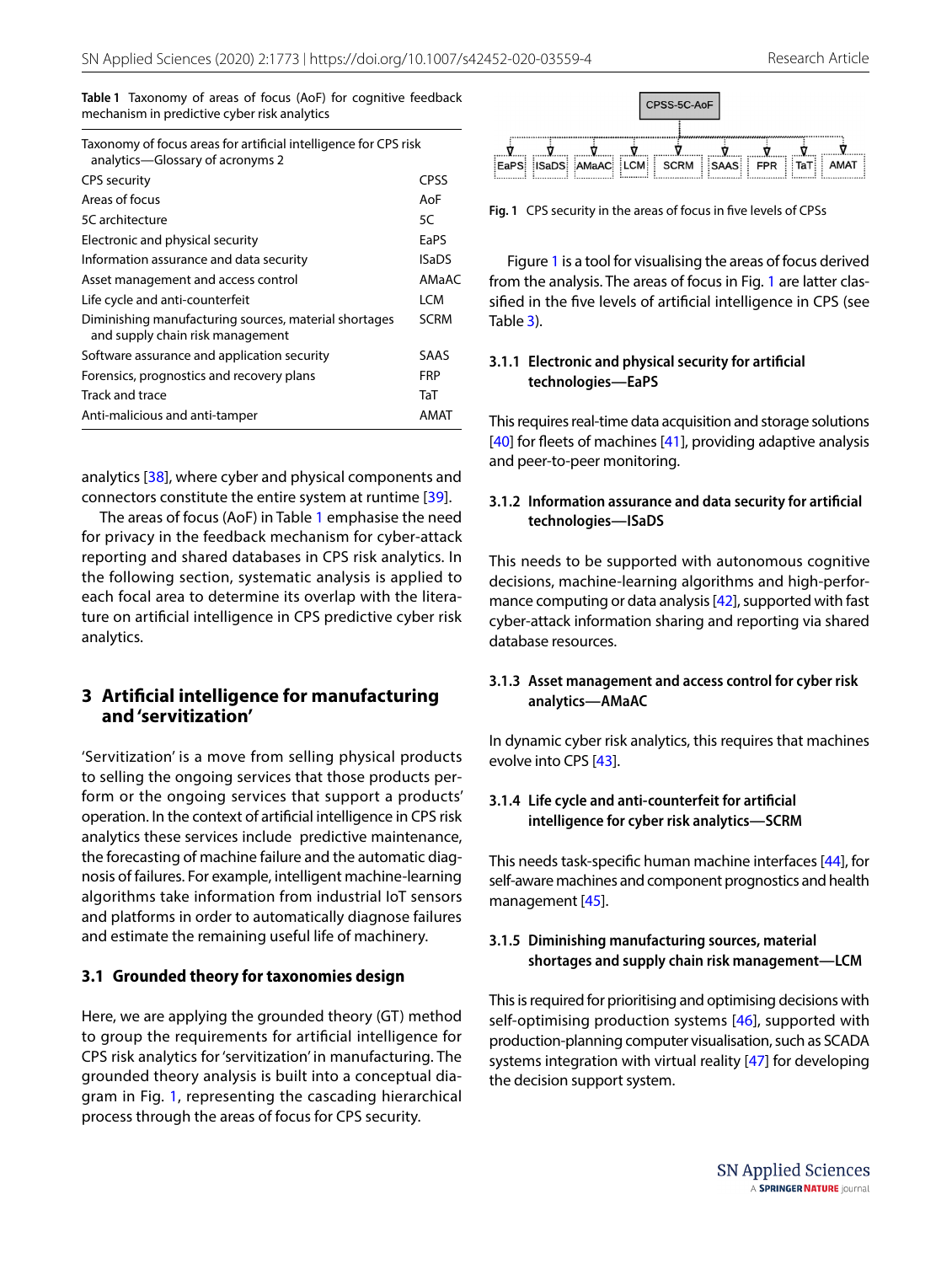## **3.1.6 Software assurance and application security for artifcial cognition—SAAS**

This requires a big data platform [\[48,](#page-7-16) [49\]](#page-7-17) for sensors condition-based monitoring. Such platforms can enable complex models, such as cyber city designs [\[50\]](#page-7-18) using structured communications for mobile CPS [[51](#page-7-19)], cross-domain end-to-end communication among objects and cloud computing techniques.

### **3.1.7 Forensics, prognostics and recovery plans for artifcial cognition—FPR**

This needs to be informed by key performance indicators [[52](#page-7-20)].

### **3.1.8 Track and trace in cyber risk analytics—TaT**

Feedback and control mechanisms are required for enabling supervisory control of actions, to avoid or grant required access or to design a resilient control system [\[53](#page-7-21)].

#### **3.1.9 Anti‑malicious and anti‑tamper—AMAT**

This would be facilitated with loosely time-triggered architectures [\[54](#page-7-22)] and structure dynamics control.

### **3.2 Taxonomy of requirements for artifcial intelligence for CPS in manufacturing and 'servitization'**

The requirements for AI for CPS in manufacturing and 'servitization' are presented in a taxonomy with abbreviations (Table [1](#page-2-0)) that support a robust integration of artifcial intelligence for the cyber risk analytics. The taxonomy presents the requirements for AI identifed in the literature on predictive cyber risk analytics, where AI components and connectors service the entire system at runtime.

The taxonomy of requirements in Table [2](#page-3-0) for artifcial intelligence for CPS in manufacturing and 'servitization', enables a holistic understanding of the requirements for integrating cognitive CPS in the cyber risk analytics with dynamic real-time data from manufacturing and 'servitization'. The grouping of requirements is used in the following section to analyse the required applications and technologies and to build a cascading architecture for integrating artifcial intelligence for CPS. This topic was identifed as imperative in the engineering literature [\[53\]](#page-7-21), for assessing the impact of IoT cyber risks.

<span id="page-3-0"></span>**Table 2** Taxonomy of requirements for artifcial intelligence for CPS in manufacturing and 'servitization'

| Self-maintaining connection                                                                 |             |
|---------------------------------------------------------------------------------------------|-------------|
| Software assurance and application security                                                 |             |
| Big data platform                                                                           | <b>BDP</b>  |
| <b>Mobile CPS</b>                                                                           | mCPS        |
| Required:                                                                                   |             |
| Condition-based monitoring                                                                  | CBM         |
| Self-aware conversion                                                                       |             |
| Life cycle and anti-counterfeit                                                             |             |
| Task specific human machine interfaces                                                      | HMI         |
| Self-aware machines and components                                                          | MaC         |
| Anti-malicious and anti-tamper                                                              |             |
| Loosely time-triggered architectures                                                        | LTTA        |
| Structure dynamics control                                                                  | SDC         |
| Required:                                                                                   |             |
| Prognostics and health management                                                           | PHM         |
| Cyber self-compare                                                                          |             |
| Electronic and physical security                                                            |             |
| Real-time data acquisition and storage solutions                                            | RTD         |
| <b>Fleet of machines</b>                                                                    | FoM         |
| Adaptive analysis                                                                           | AA          |
| Peer-to-peer monitoring                                                                     | PtPM        |
| Required:                                                                                   |             |
| Cyber-physical systems                                                                      | CPS         |
| Self-predicting cognition                                                                   |             |
| Diminishing manufacturing sources, material shortages and sup-<br>ply chain risk management |             |
| Prioritising and optimising decisions                                                       | POD         |
| Self-optimising production systems                                                          | SOPS        |
| Information assurance and data security                                                     |             |
| Autonomous cognitive decisions                                                              | ACD         |
| Machine-learning algorithms                                                                 | MLA         |
| High-performance computing for data analysis                                                | <b>HPC</b>  |
| Information sharing and reporting                                                           | <b>ISR</b>  |
| Required:                                                                                   |             |
| Decision support system                                                                     | DSS         |
| Self-organising and self-configuring                                                        |             |
| Track and trace                                                                             |             |
| Supervisory control of actions to avoid or grant access                                     | CoA         |
| Forensics, prognostics and recovery plans                                                   |             |
| Key performance indicators                                                                  | KPI         |
| Asset management and access control                                                         |             |
| Cyber-physical production systems                                                           | <b>CPPS</b> |
| Required:                                                                                   |             |
| Resilient control system                                                                    | RCS         |

# **4 Design and prototype of AI‑enabled dynamic cyber risk analytics at the edge**

From applying the grounded theory to design a taxonomy of future requirements, a new design emerges for the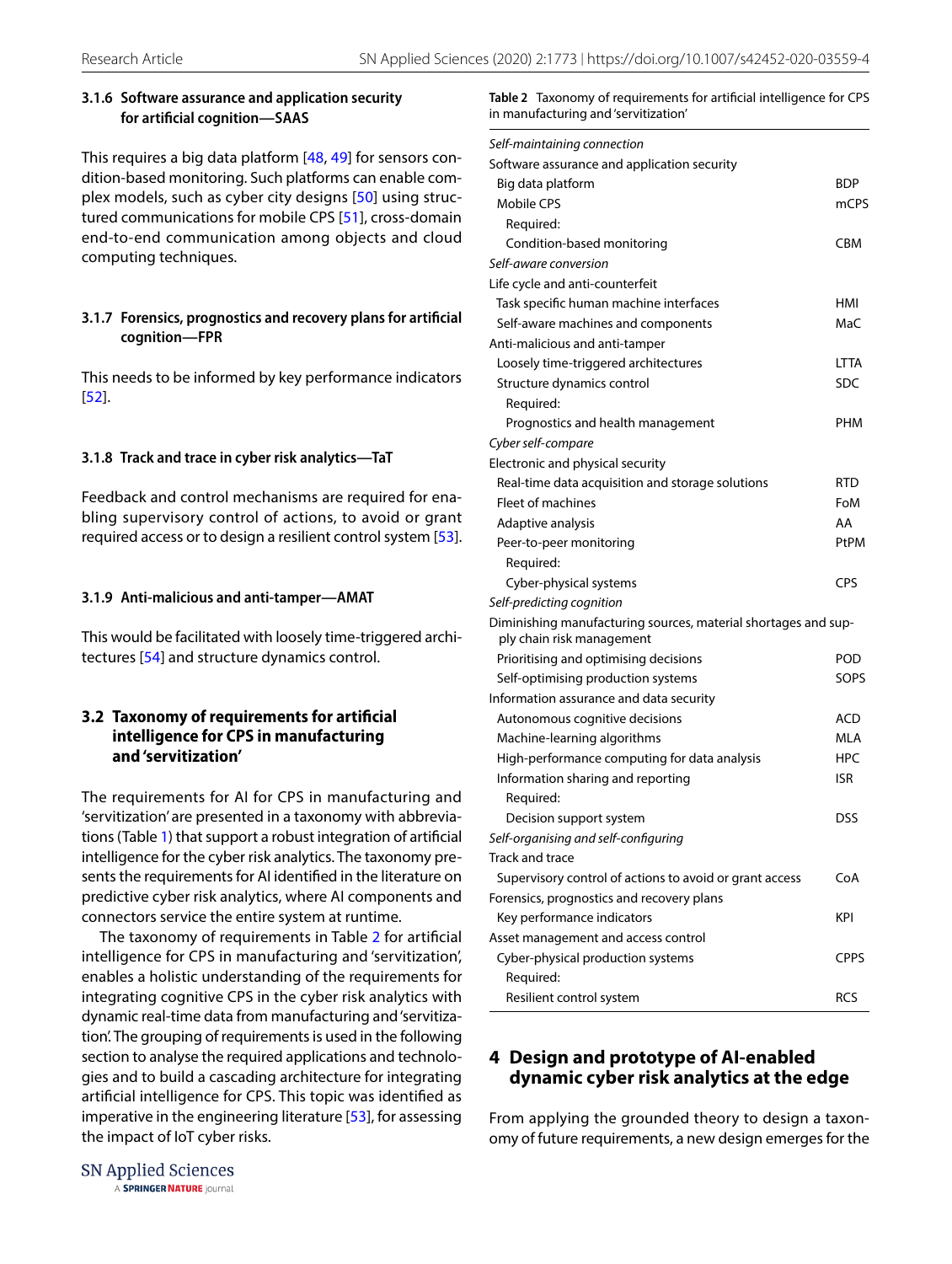future role of AI in CPS, which includes (1) self-maintaining machine connections for acquiring data and selecting sensors; (2) self-awareness algorithms for the conversion of data into information; (3) connecting machines to create self-comparing cyber networks that can predict future machine behaviour; (4) the capacity to generate cognitive knowledge of the system to self-predict and self-optimise before transferring knowledge to the user; and (5) a confguration feedback and supervisory control route from cyberspace to physical space, that allows machines to selfconfgure, self-organise and to be self-adaptive.

The emerging applications and technologies in Table [3](#page-4-0) are presented in the form of a cascading framework in Fig. [2](#page-4-1) to hierarchically organise their relationships in artifcial intelligence for CPS. Grounded theory is applied to identify the hierarchy of order as identifed in the taxonomy. Figure [2](#page-4-1) presents the way machines can connect to the cognitive CPS and exchange information through cyber network [\[55](#page-7-23)] and provide optimised production and inventory management [\[56](#page-7-24)] and lean production [[57\]](#page-7-25).

The categorisation in Table [3](#page-4-0) is derived from applying grounded theory to categorise concepts from the existing literature. The principles of grounded theory demand that all prominent themes need to be categorised, hence the emergence of a 'cyber' category. However, from our

perspective on cyber security engineering, the cascading framework contains one error, which is also present in the literature reviewed. The error is that referring to the middle layer as 'cyber' demonstrates a diferent understanding to that we fnd in cyber security engineering. Current developments in industrial systems refer to cyber elements that are now extending from sensor/actuator through to supervisory control and advanced analytic solutions. The grounded theory principles state that we need to report what we observe, not what we think it is correct or incorrect and since cyber is a buzz word, it can refer to many things. The literature should probably be reworded, but the taxonomy is based on grounded theory and the fundamental principles of grounded theory are applied to categorise themes from the existing literature. This error in effect exposes a significant weakness in the current juxtaposition in the literature of many related systems and technologies.

Nevertheless, regardless of our disagreement with the naming one category in Fig. [2,](#page-4-1) the described cascading architecture represents a cognitive architecture. The cognitive architecture allows for learning algorithms and technologies to be changed quickly and reused on difer-ent platforms [[58](#page-7-26)] which is necessary in usual CPS situations, such as when creating multi-vendor and modular

| Connection                 | <b>SAAS</b>  | BDP, mCPS          | <b>CBM</b> | Self-maintain  |
|----------------------------|--------------|--------------------|------------|----------------|
| Conversion                 | <b>LCM</b>   | HMI, MaC           | <b>PHM</b> | Self-aware     |
|                            | AMAT         | LTTA, SDC          |            |                |
| Cyber (analytic solutions) | EaPS         | RTD, FoM, AA, PtPM | <b>CPS</b> | Self-compare   |
| Cognition                  | <b>SCRM</b>  | POD, SOPS          | <b>DSS</b> | Self-predict   |
|                            | <b>ISaDS</b> | ACD, MLA, HPC, ISR |            | Self-optimise  |
| Configuration              | ТаТ          | CoA                | <b>RCS</b> | Self-organise  |
|                            | <b>FPR</b>   | KPI                |            |                |
|                            | AMaAC        | <b>CPPS</b>        |            | Self-configure |



<span id="page-4-1"></span>**Fig. 2** Cascading framework for artifcial intelligence for CPS

**SN Applied Sciences** A SPRINGER NATURE journal

<span id="page-4-0"></span>**Table 3** The applications and technologies related to artifcial intelligence for CPS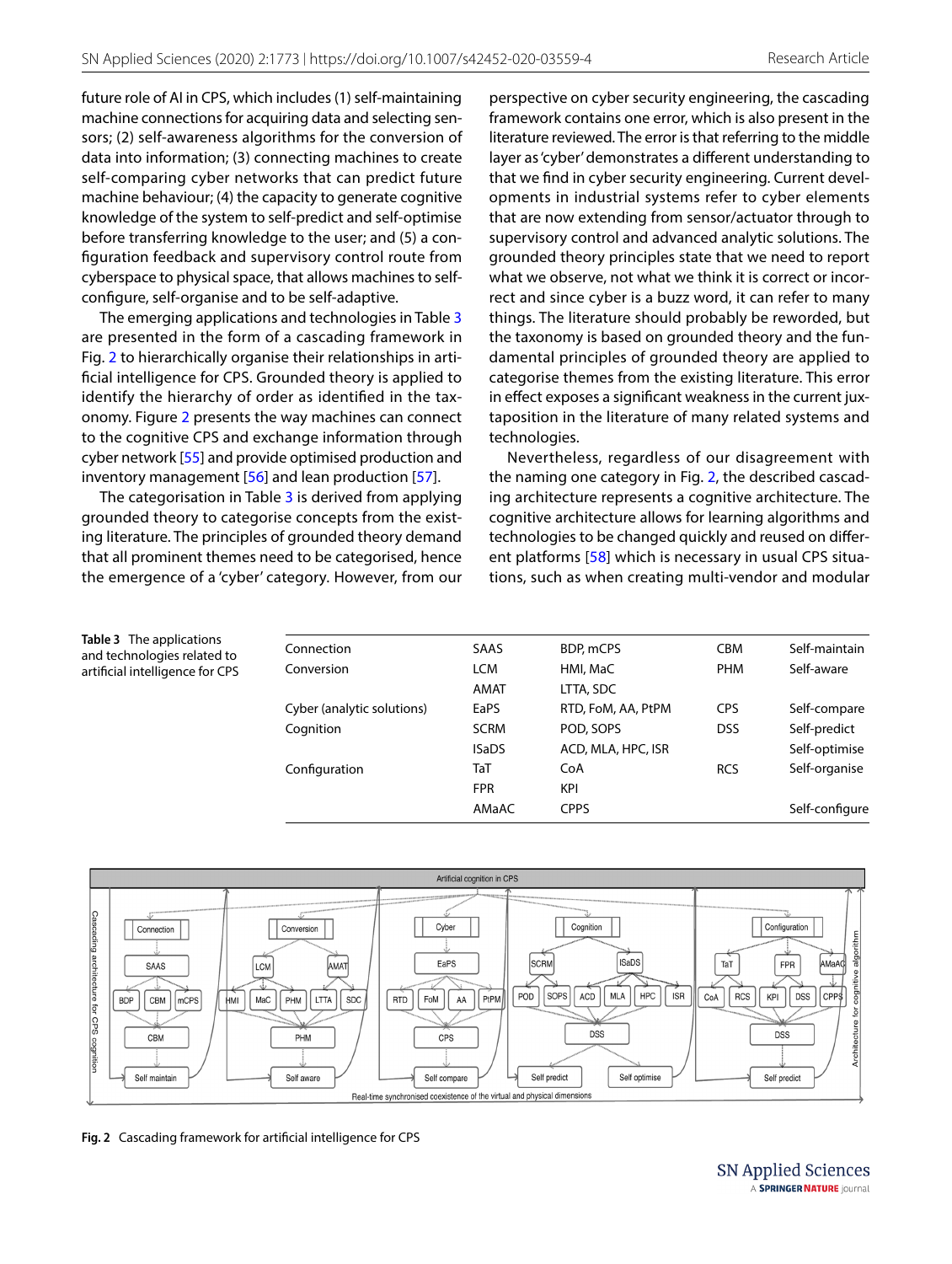production systems. Such reuse can be achieved through VEO and VEP in CPS, which enable the real-time synchronised coexistence of the virtual and physical dimensions (see [[59\]](#page-7-27)). The emergence of a flaw in the juxtaposition in the literature in the process of categorising elements of the CPS cognition confrms that CPS design requires multi-discipline testing and verifcation, including system design and system engineering (see [[60](#page-7-28)]), and requires an understanding of system sociology [\[61\]](#page-7-29). The proposed cascading architecture operates in a similar method with social networks, in the sense that individuals can infuence the production line.

The future developments for artificial intelligence for CPS as presented in Fig. [2](#page-4-1), include instruments and processes to enable energy-aware buildings and cities (EABaC); physical critical infrastructure with preventive maintenance (CIPM); and self-correcting cyber-physical systems (SCCPS) themselves. In addition, the electric power grid represents one of the largest complex interconnected networks [\[62](#page-7-30)]. Under stressed conditions, a single failure can trigger complex cascading efect, creating wide-spread failure and blackouts. Flexible AC transmission systems would enable protection against such cascading failures and distributed energy resource technologies [[63](#page-7-31)] such as wind power, create additional stress and vulnerabilities.

### **4.1 Discussion**

The cascading framework in Fig. [2](#page-4-1) presents a new way to design dynamic and automated predictive systems supported with real-time intelligence. This framework supports an assessment of the potential for adapting AI cognitive engines in data collection and analytics with dynamic real-time feedback. These engines might provide predictive intelligence on threat event frequency and the potential magnitude of resulting losses. Undoubtedly, to provide this functionality, deep learning algorithms need to be adopted into cognitive engines to form dynamic confdence intervals and time bound ranges with real-time data. Once we have these abilities the cascading framework in Fig. [2](#page-4-1) becomes a modern tool for risk analytics.

To test whether our proposed framework is more effective or academically valuable than the traditional classification method, we used the case study method in combination with the grounded theory. This study was funded by Cisco Systems, and we conducted three scoping and verification workshops together, at which we presented our proposed framework, in comparison with the existing framework on CPSs [[37\]](#page-7-5). At these workshops, our proposed framework was judged to be more effective or academically valuable than the traditional classification method, in that it includes concepts that have

emerged since the existing framework on CPSs [[37\]](#page-7-5) was established in 2015. Our proposed framework is, in other words, an updated version that includes new technological concepts that have emerged since the establishment of the existing framework in 2015 [[37\]](#page-7-5).

# **5 Conclusion**

The integration of AI into cyber physical systems has resulted in the rapid emergence of research, and a juxtaposition in the literature reshaping not only cyber risk analytics, but also data analytics. This paper reports a new framework explaining how AI can be integrated with cyber risk analytics. This confirms that CPS design requires an understanding of system design, system engineering and system sociology.

The main findings from this paper include:

- 1. AI integration in communications networks and connected technology must evolve in an ethical manner that humans can understand, while maintaining maximum trust and privacy of the users;
- 2. The co-ordination of AI in CPS's must be reliable to prevent abuse from insider threats, organised crime, terror organisations or state-sponsored aggressors;
- 3. Data risk is encouraging the private sector to take steps to improve the management of confdential and proprietary information intellectual property and to protect personally identifable information;
- 4. Analysis of a dynamic and self-adopting AI design for a cognition engine mechanism for the control, analysis, distribution and management of probabilistic data.

In addition to these findings, this paper applied the grounded theory to group the requirements for AI in CPS risk analytics for 'servitization' in manufacturing. The grounded theory analysis was then built into a conceptual diagram, representing a cascading hierarchy of processes.

Secondly, this paper analysed the requirements for AI in CPS 'servitization' in manufacturing and presented these in a taxonomy that supports a robust integration of cyber risk analytics. The taxonomy details the requirements, as identifed in the literature, for predictive cyber risk analytics, in which AI components and connectors service the entire system during its operation. The taxonomy enables a holistic understanding of the requirements for integrating cognitive CPS in the cyber risk analytics with dynamic real-time data from manufacturing and 'servitization'.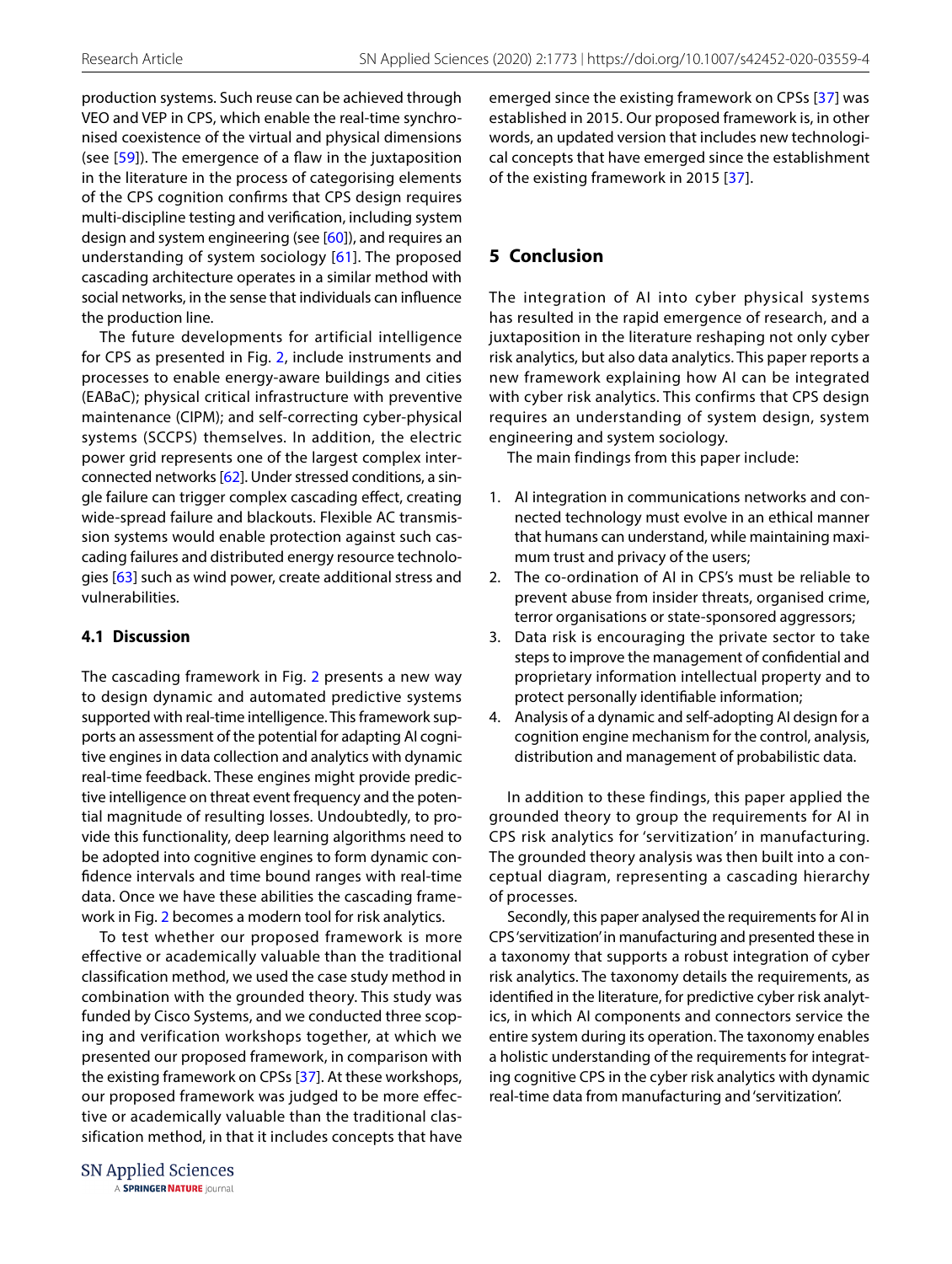**Acknowledgements** Eternal gratitude to the Fulbright Visiting Scholar Project.

**Author contributions** Dr. Petar Radanliev: main author; Prof. Dave De Roure, Prof. Max Van Kleek: supervision; Dr. Rafael Mantilla Montalvo, Omar Santos, La'Treall Maddox, Robert Walton, Prof. Pete Burnap, Eirini Anthi: supervision, review and corrections.

**Funding** This work was funded by the UK EPSRC [Grant No. EP/ S035362/1] and by the Cisco Research Centre [Grant No. 1525381].

**Availability of data and materials** All data and materials included in the article.

#### **Compliance with ethical standard**

**Conflict of interest** On behalf of all authors, the corresponding author states that there is no confict or competing interest.

**Open Access** This article is licensed under a Creative Commons Attribution 4.0 International License, which permits use, sharing, adaptation, distribution and reproduction in any medium or format, as long as you give appropriate credit to the original author(s) and the source, provide a link to the Creative Commons licence, and indicate if changes were made. The images or other third party material in this article are included in the article's Creative Commons licence, unless indicated otherwise in a credit line to the material. If material is not included in the article's Creative Commons licence and your intended use is not permitted by statutory regulation or exceeds the permitted use, you will need to obtain permission directly from the copyright holder. To view a copy of this licence, visit [http://creativecommons](http://creativecommons.org/licenses/by/4.0/) [.org/licenses/by/4.0/](http://creativecommons.org/licenses/by/4.0/).

#### **References**

- <span id="page-6-0"></span>1. Wahlster W, Helbig J, Hellinger A, Stumpf MAV, Blasco J, Galloway H, Gestaltung H (2013) Recommendations for implementing the strategic initiative Industrie 4.0. Federal Ministry of Education and Research
- <span id="page-6-1"></span>2. Ashton K (2011) In the real world, things matter more than ideas. RFID J 22(7):97–114
- <span id="page-6-2"></span>3. Gershenfeld NA (1999) When things start to think. Henry Holt, New York, NY
- <span id="page-6-3"></span>4. Madakam S, Ramaswamy R, Tripathi S (2015) Internet of Things (IoT): a literature review. J Comput Commun 3(3):164–173
- <span id="page-6-4"></span>5. Dworschak B, Zaiser H (2014) Competences for cyber-physical systems in manufacturing—frst fndings and scenarios. Procedia CIRP 25:345–350
- <span id="page-6-5"></span>6. Ringert JO, Rumpe B, Wortmann A (2015) Architecture and behavior modeling of cyber-physical systems with MontiArcAutomaton
- <span id="page-6-6"></span>7. Gubbi J, Buyya R, Marusic S, Palaniswami M (2013) Internet of Things (IoT): a vision, architectural elements, and future directions. Futur Gener Comput Syst 29(7):1645–1660
- <span id="page-6-7"></span>8. Nurse JRC, Radanliev P, Creese S, De Roure D (2018) Realities of risk: 'if you can't understand it, you can't properly assess it!': the reality of assessing security risks in Internet of Things systems. In: Institution of engineering and technology, living in the internet of things: cybersecurity of the IoT—2018, pp 1–9
- <span id="page-6-8"></span>9. Nicolescu R, Huth M, Radanliev P, De Roure D (2018) Mapping the values of IoT. J Inf Technol 33(4):345–360
- <span id="page-6-9"></span>10. Radanliev P, De Roure D, Nurse JRC, Mantilla Montalvo R, Cannady S, Santos O, Maddox L et al (2020) Future developments in standardisation of cyber risk in the Internet of Things (IoT). SN Appl Sci 2(2):1–16
- <span id="page-6-10"></span>11. Radanliev P, De Roure D, Van Kleek M, Santos O, Ani U (2020) Artifcial intelligence in cyber physical systems. AI Soc 1:3
- <span id="page-6-11"></span>12. Mitic P (2019) Adaptive risk consensus models: simulations and applications. SN Appl Sci 1(12):1743
- <span id="page-6-12"></span>13. Gladson SC, Narayana AH, Bhaskar M (2019) An ultra-low-power low-noise amplifer using cross-coupled positive feedback for 5G IoT applications. SN Appl Sci 1(11):1418
- <span id="page-6-13"></span>14. Ibrahim H, Mostafa N, Halawa H, Elsalamouny M, Daoud R, Amer H, Adel Y et al (2019) A layered IoT architecture for greenhouse monitoring and remote control. SN Appl Sci 1(3):1–12
- <span id="page-6-14"></span>15. Khorshidi E, Ghezavati VR (2019) Application of mathematical modeling value-at-risk (VaR) to optimize decision making in distribution networks. SN Appl Sci 1(12):1671
- <span id="page-6-15"></span>16. Hariri RH, Fredericks EM, Bowers KM (2019) Uncertainty in big data analytics: survey, opportunities, and challenges. J Big Data 6(1):44
- <span id="page-6-16"></span>17. Kumar S, Tiwari P, Zymbler M (2019) Internet of Things is a revolutionary approach for future technology enhancement: a review. J Big Data 6(1):111
- <span id="page-6-17"></span>18. Craggs B, Rashid A (2017) Smart cyber-physical systems: beyond usable security to security ergonomics by design. In: 2017 IEEE/ACM 3rd international workshop on software engineering for smart cyber-physical systems (SEsCPS), pp 22–25
- <span id="page-6-18"></span>19. Subroto A, Apriyana A (2019) Cyber risk prediction through social media big data analytics and statistical machine learning. J Big Data 6(1):50
- <span id="page-6-19"></span>20. Pääkkönen P, Pakkala D (2020) Extending reference architecture of big data systems towards machine learning in edge computing environments. J Big Data 7(1):25
- <span id="page-6-20"></span>21. Zhu Q, Rieger C, Basar T (2011) A hierarchical security architecture for cyber-physical systems. In: 2011 4th international symposium on resilient control systems, pp 15–20
- <span id="page-6-21"></span>22. Leitão P, Colombo AW, Karnouskos S (2016) Industrial automation based on cyber-physical systems technologies: prototype implementations and challenges. Comput Ind 81:11–25
- <span id="page-6-22"></span>23. Longstaff TA, Haimes YY (2002) A holistic roadmap for survivable infrastructure systems. IEEE Trans Syst Man Cybern - Part A Syst Hum 32(2):260–268
- <span id="page-6-23"></span>24. CoNSS, Committee on National Security Systems (2010) National information assurance (IA) glossary. Fort George G., Meade, MD
- <span id="page-6-24"></span>25. Rajkumar R, Lee I, Sha L, Stankovic J (2010) Cyber-physical systems: the next computing revolution. In: Proceedings of the 47th design automation conference on—DAC '10, p 731
- <span id="page-6-25"></span>26. DiMase D, Collier ZA, Hefner K, Linkov I (2015) Systems engineering framework for cyber physical security and resilience. Environ Syst Decis 35(2):291–300
- <span id="page-6-26"></span>27. Marwedel P, Engel M (2016) Cyber-physical systems: opportunities, challenges and (some) solutions. Springer, Berlin, pp 1–30
- <span id="page-6-27"></span>28. Benveniste A, Bouillard A, Caspi P (2010) A unifying view of loosely time-triggered architectures. In: Proceedings of the tenth ACM international conference on embedded software— EMSOFT '10, p 189
- <span id="page-6-28"></span>29. Sokolov B, Ivanov D (2015) Integrated scheduling of material flows and information services in industry 4.0 supply networks. IFAC-PapersOnLine 48(3):1533–1538
- <span id="page-6-29"></span>30. Evans PC, Annunziata M (2012) Industrial internet: pushing the boundaries of minds and machines. General Electric
- <span id="page-6-30"></span>31. Sangiovanni-Vincentelli A, Damm W, Passerone R (2012) Taming Dr. Frankenstein: contract-based design for cyber-physical systems \* g. Eur J Control 18:217–238